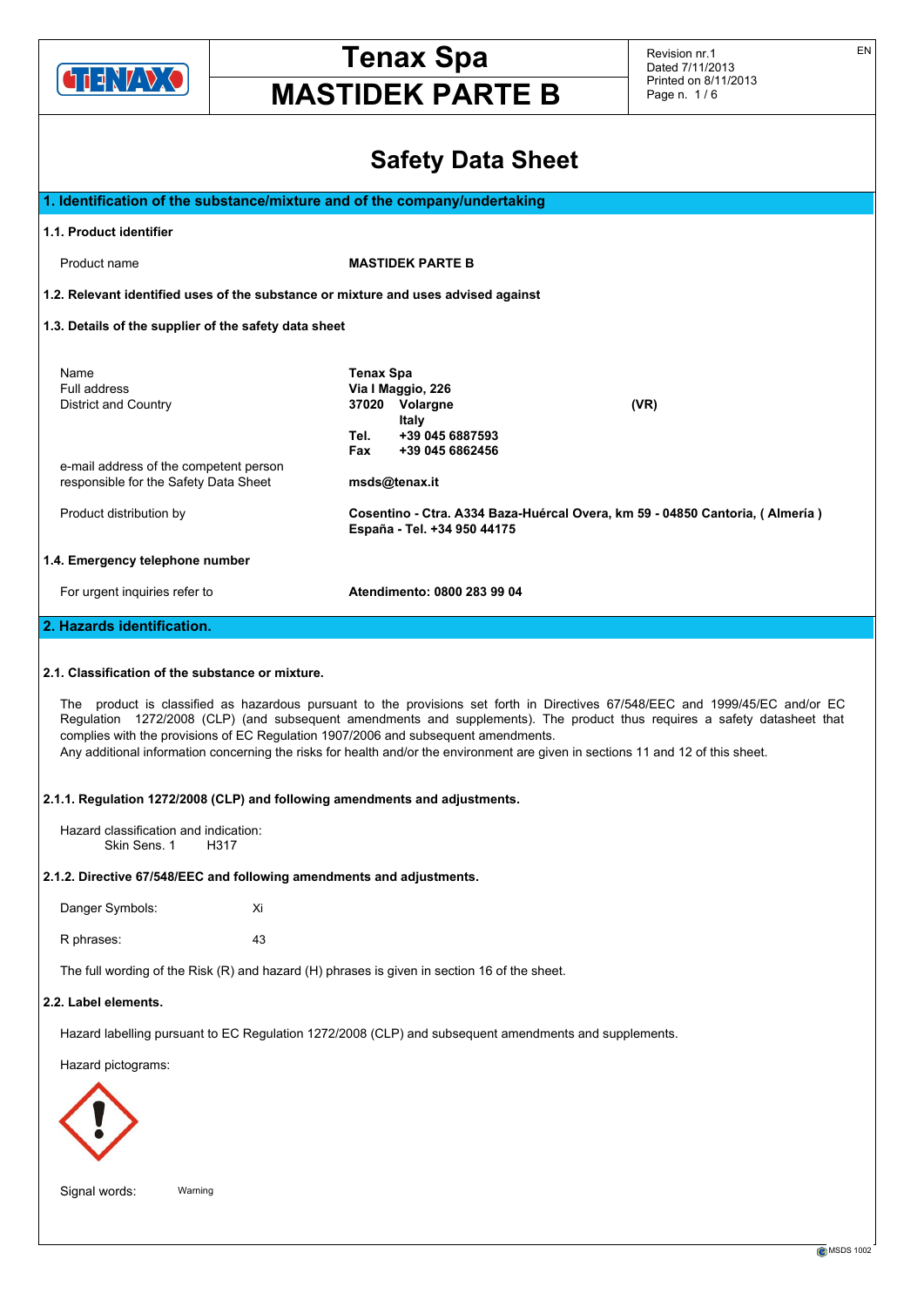

Revision nr.1 Dated 7/11/2013 Printed on 8/11/2013 Page n. 2 / 6

EN

| Hazard statements:<br><b>H317</b><br><b>EUH204</b>                                |                                       | May cause an allergic skin reaction. | Contains isocyanates. May produce an allergic reaction.                                                                                                                                                   |                                                                                                                                                                                      |
|-----------------------------------------------------------------------------------|---------------------------------------|--------------------------------------|-----------------------------------------------------------------------------------------------------------------------------------------------------------------------------------------------------------|--------------------------------------------------------------------------------------------------------------------------------------------------------------------------------------|
| Precautionary statements:<br>P280<br>P302+P352<br>P333+P313                       |                                       |                                      | Wear protective gloves / protective clothing / eye protection / face protection.<br>IF ON SKIN: Wash with plenty of soap and water.<br>If skin irritation or rash occurs: Get medical advice / attention. |                                                                                                                                                                                      |
| <b>Contains:</b>                                                                  |                                       | Modied aliphatic polyisocyanate      |                                                                                                                                                                                                           |                                                                                                                                                                                      |
| 2.3. Other hazards.<br>Information not available.                                 |                                       |                                      |                                                                                                                                                                                                           |                                                                                                                                                                                      |
| 3. Composition/information on ingredients.                                        |                                       |                                      |                                                                                                                                                                                                           |                                                                                                                                                                                      |
| 3.1. Substances.                                                                  |                                       |                                      |                                                                                                                                                                                                           |                                                                                                                                                                                      |
| <b>Contains:</b>                                                                  |                                       |                                      |                                                                                                                                                                                                           |                                                                                                                                                                                      |
| Identification.                                                                   |                                       | Conc. %.                             | Classification 67/548/EEC.                                                                                                                                                                                | Classification 1272/2008 (CLP).                                                                                                                                                      |
| Modied aliphatic polyisocyanate<br>CAS.<br>EC.<br>$\tilde{\phantom{a}}$<br>INDEX. | 1207721-88-7                          | $50 - 100$                           | Xi R43                                                                                                                                                                                                    | Skin Sens, 1 H317                                                                                                                                                                    |
| HEXAMETHYLENE-DI-ISOCYANATE<br>CAS.<br>EC.<br>INDEX.                              | 822-06-0<br>212-485-8<br>615-011-00-1 | $0.25 - 0.3$                         | T R23, Xn R42/43, Xi R36/37/38, Note 2                                                                                                                                                                    | Acute Tox. 3 H331, Eye Irrit. 2 H319, Skin Irrit. 2 H315,<br>STOT SE 3 H335, Resp. Sens. 1 H334, Skin Sens. 1 H317, Note 2                                                           |
| $N =$ Dangerous for the Environment(N)                                            |                                       |                                      | The full wording of the Risk $(R)$ and hazard $(H)$ phrases is given in section 16 of the sheet.                                                                                                          | T+ = Very Toxic(T+), T = Toxic(T), Xn = Harmful(Xn), C = Corrosive(C), Xi = Irritant(Xi), O = Oxidizing(O), E = Explosive(E), F+ = Extremely Flammable(F+), F = Highly Flammable(F), |

**3.2. Mixtures.**

Information not relevant.

### **4. First aid measures.**

### **4.1. Description of first aid measures.**

EYES: Irrigate copiously with clean, fresh water for at least 15 minutes.

Seek medical advice.

SKIN: Immediately wash with plenty of water. Remove all contaminated clothing. Obtain immediate medical attention. Wash contaminated clothing separately before using them again.

INHALATION: Remove to open air. If breathing is irregular or stopped, administer artificial respiration. Obtain immediate medical attention.

INGESTION: Obtain immediate medical attention. Induce vomiting only if indicated by the doctor. Give nothing by mouth to an unconscious person.

### **4.2. Most important symptoms and effects, both acute and delayed.**

For symptoms and effects caused by the contained substances see chap. 11.

## **4.3. Indication of any immediate medical attention and special treatment needed.**

Information not available.

# **5. Firefighting measures.**

## **5.1. Extinguishing media.**

SUITABLE EXTINGUISHING MEDIA

The extinction equipment should be of the conventional kind: carbon dioxide, foam, powder and nebulised water. EXTINGUISHING MEDIA WHICH SHALL NOT BE USED FOR SAFETY REASONS None in particular.

# **5.2. Special hazards arising from the substance or mixture.**

HAZARDS CAUSED BY EXPOSURE IN THE EVENT OF FIRE Do not breathe combustion products (carbon oxide, toxic pyrolysis products, etc).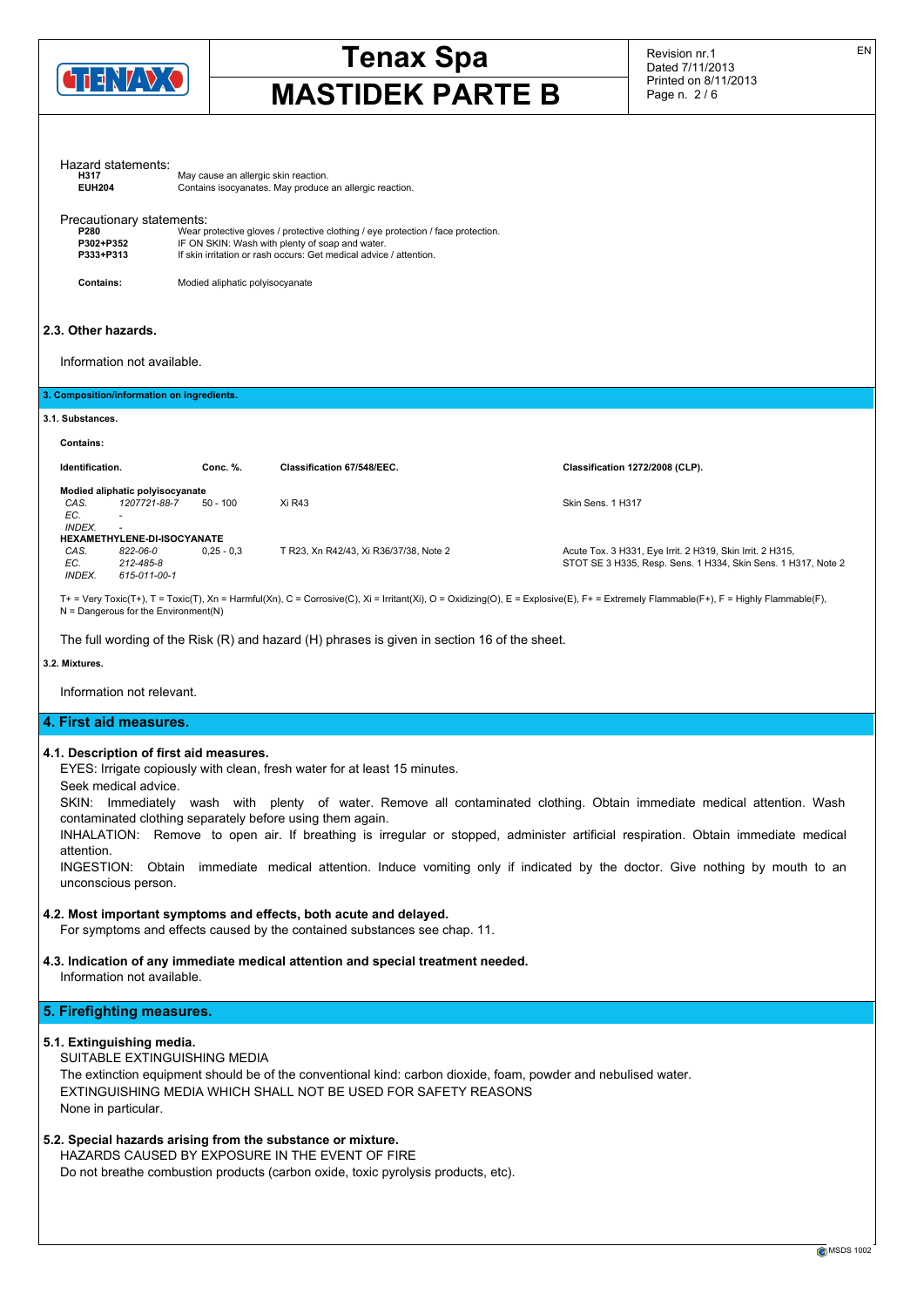

Revision nr.1 Dated 7/11/2013 Printed on 8/11/2013 Page n. 3 / 6

# **5.3. Advice for firefighters.**

## GENERAL INFORMATION

Use jets of water to cool the containers to prevent product decomposition and the development of substances potentially hazardous for health. Always wear full fire prevention gear. Collect extinguishing water to prevent it from draining into the sewer system. Dispose of contaminated water used for extinction and the remains of the fire according to applicable regulations.

SPECIAL PROTECTIVE EQUIPMENT FOR FIRE-FIGHTERS

Hardhat with visor, fireproof clothing (fireproof jacket and trousers with straps around arms, legs and waist), work gloves (fireproof, cut proof and antistatic), a depressurised mask with facemask covering the whole of the operator's face or a self-respirator (self-protector) in the event of large quantities of fume.

# **6. Accidental release measures.**

### **6.1. Personal precautions, protective equipment and emergency procedures.**

Eliminate all sources of ignition (cigarettes, flames, sparks, etc.) from the leakage site. If there are no contraindications, spray solid products with water to prevent the formation of dust. Use breathing equipment if fumes or powders are released into the air. Block the leakage if there is no hazard. Do not handle damaged containers or the leaked product before donning appropriate protective gear. For information on risks for the environmental and health, respiratory tract protection, ventilation and personal protection equipment, see the other sections of this sheet. These indications apply for both processing staff and those involved in emergency procedures.

### **6.2. Environmental precautions.**

The product must not penetrate the sewers, surface water, ground water and neighbouring areas.

### **6.3. Methods and material for containment and cleaning up.**

Use inert absorbent material (sand, vermiculite, diatomeous earth, Kieselguhr, etc.) to soak up leaked product. Collect the majority of the remaining material and deposit it in containers for disposal. If there are no contraindications, use jets of water to eliminate product residues. Make sure the leakage site is well aired. Contaminated material should be disposed of in compliance with the provisions set forth in point 13.

### **6.4. Reference to other sections.**

Any information on personal protection and disposal is given in sections 8 and 13.

### **7. Handling and storage.**

### **7.1. Precautions for safe handling.**

Do not smoke while handling and use.

### **7.2. Conditions for safe storage, including any incompatibilities.**

Store in a well ventilated place, keep far away from sources of heat, bright flames and sparks and other sources of ignition.

## **7.3. Specific end use(s).**

Information not available.

# **8. Exposure controls/personal protection.**

### **8.1. Control parameters.**

| Name                        | Type                           | Country   | TWA/8h<br>mg/m3       | ppm   | STEL/15min<br>mq/m3 | ppm |                                           |
|-----------------------------|--------------------------------|-----------|-----------------------|-------|---------------------|-----|-------------------------------------------|
| HEXAMETHYLENE-DI-ISOCYANATE | WEL<br>OEL<br><b>TLV-ACGIH</b> | UK<br>IRL | 0,02<br>0,02<br>0,034 | 0,005 | 0,07<br>0,07        |     | <b>SKIN</b><br><b>SKIN</b><br><b>SKIN</b> |

 $(C) = CEILING.$ 

### **8.2. Exposure controls.**

As the use of adequate technical equipment must always take priority over personal protection equipment, make sure that the workplace is well aired through effective local aspiration. Personal protection equipment must comply with the rules in force indicated below. HAND PROTECTION

Protect hands with category II (ref. Directive 89/686/EEC and standard EN 374) work gloves, such as those in PVC, neoprene, nitryl or equivalent. The following should be considered when choosing work glove material: degradation, breakage times and permeation. Work glove resistance to preparations should be checked before use, as it can be unpredictable. Gloves' limit depends on the duration of exposure.

### EYE PROTECTION

Wear protective airtight goggles (ref. standard EN 166).

SKIN PROTECTION

Wear category II professional long-sleeved overalls and safety footwear (ref. Directive 89/686/CEE and standard EN 344). Wash body with soap and water after removing overalls.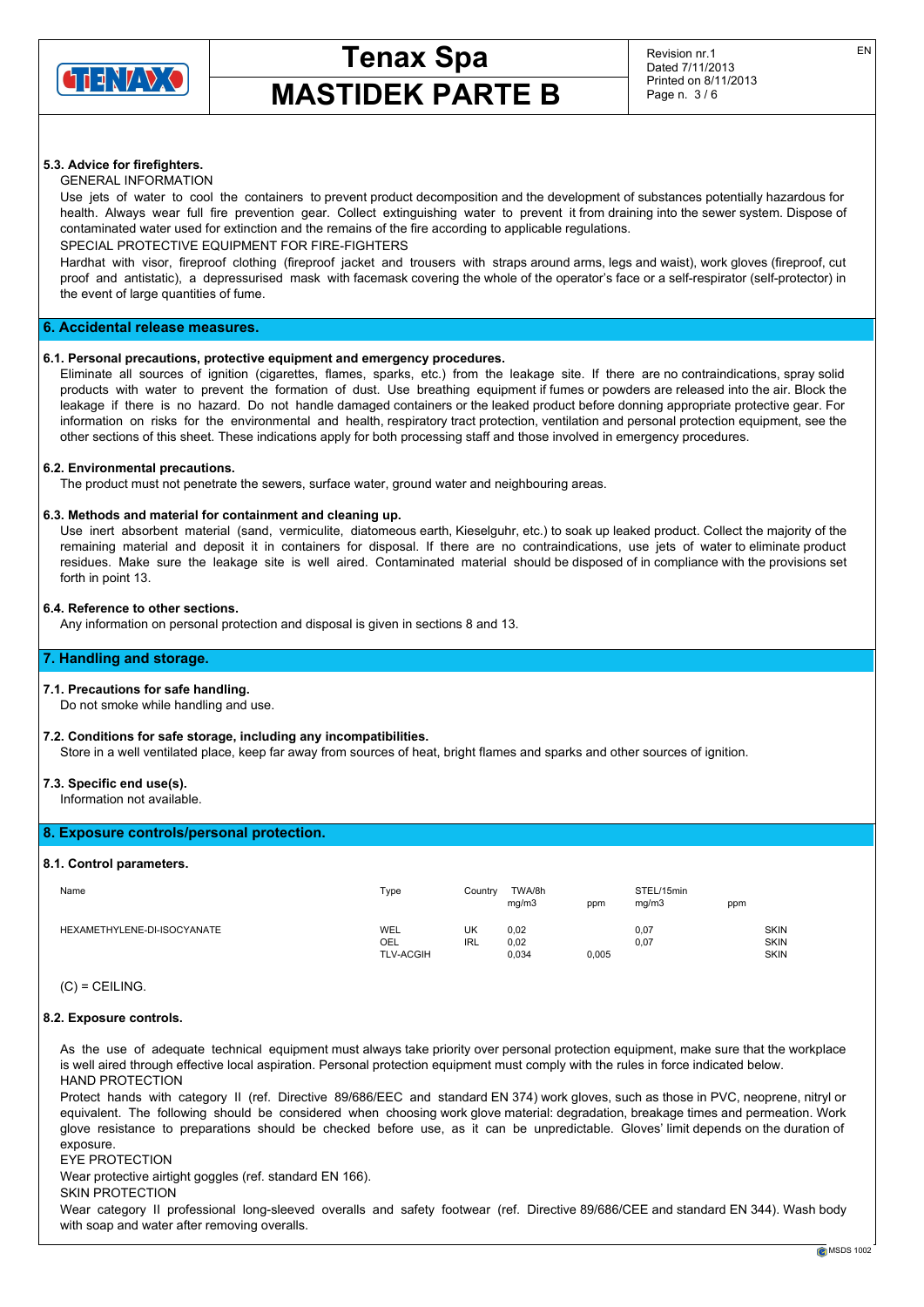

Revision nr.1 Dated 7/11/2013 Printed on 8/11/2013 Page n. 4 / 6

# RESPIRATORY PROTECTION

If the threshold value (if available) for one or more of the substances present in the preparation for daily exposure in the workplace or to a fraction established by the company's prevention and protection service is exceeded, wear a mask with an B or universal filter, the class (1, 2 or 3) of which must be chosen according to the limit concentration of use (ref. standard EN 141).

The use of respiratory tract protection equipment, such as masks like that indicated above, is necessary to reduce worker exposure in the absence of technical measures. The protection provided by masks is in any case limited.

If the substance in question is odourless or its olfactory threshold is higher than the relative exposure limit and in the event of an emergency, or when exposure levels are unknown or the concentration of oxygen in the workplace is less than 17% volume, wear self-contained, open-circuit compressed air breathing apparatus (ref. standard EN 137) or fresh air hose breathing apparatus for use with full face mask, half mask or mouthpiece (ref. standard EN 138).

An emergency eye washing and shower system must be provided.

# **9. Physical and chemical properties.**

## **9.1. Information on basic physical and chemical properties.**

|        | Appearance                             |   | liquid             |
|--------|----------------------------------------|---|--------------------|
| Colour |                                        |   | transparent        |
| Odour  |                                        |   | characteristic     |
|        | Odour threshold.                       |   | Not available.     |
| pH.    |                                        |   | Not available.     |
|        | Melting or freezing point.             |   | Not available.     |
|        | Initial boiling point.                 |   | Not available.     |
|        | Boiling range.                         |   | Not available.     |
|        | Flash point.                           | > | °C.<br>60          |
|        | <b>Evaporation Rate</b>                |   | Not available.     |
|        | Flammability of solids and gases       |   | Not available.     |
|        | Lower inflammability limit.            |   | Not available.     |
|        | Upper inflammability limit.            |   | Not available.     |
|        | Lower explosive limit.                 |   | Not available.     |
|        | Upper explosive limit.                 |   | Not available.     |
|        | Vapour pressure.                       |   | Not available.     |
|        | Vapour density                         |   | Not available.     |
|        | Specific gravity.                      |   | Not available.     |
|        | Solubility                             |   | insoluble in water |
|        | Partition coefficient: n-octanol/water |   | Not available.     |
|        | Ignition temperature.                  |   | Not available.     |
|        | Decomposition temperature.             |   | Not available.     |
|        | Viscosity                              |   | Not available.     |
|        | <b>Reactive Properties</b>             |   | Not available.     |
|        | 9.2. Other information.                |   |                    |
|        | VOC (Directive 1999/13/EC) :           |   | $\Omega$           |

VOC (volatile carbon) : 0

# **10. Stability and reactivity.**

# **10.1. Reactivity.**

There are no particular risks of reaction with other substances in normal conditions of use.

# **10.2. Chemical stability.**

The product is stable in normal conditions of use and storage.

# **10.3. Possibility of hazardous reactions.**

No hazardous reactions are foreseeable in normal conditions of use and storage.

# **10.4. Conditions to avoid.**

None in particular, however the usual precautions used for chemical products should be respected.

# **10.5. Incompatible materials.**

Information not available.

# **10.6. Hazardous decomposition products.**

In the event of thermal decomposition or fire, vapours potentially dangerous to health may be released.

# **11. Toxicological information.**

# **11.1. Information on toxicological effects.**

Upon contact with skin, this product causes sensitization (dermatitis). Dermatitis derives from skin irritation on the areas which repeatedly come into contact with the sensitizing agent. Cutaneous lesions may include: erythemas, edemas, papules, vesicles, pustules, scurvies, ulcerations and exudative phenomena, whose intensity varies according to illness seriousness and affected areas. Erythemas, edemas and exudative phenomena prevail during the acute phase. Scurfy skin, dryness, ulcerations and skin thickening prevail during the chronic phase.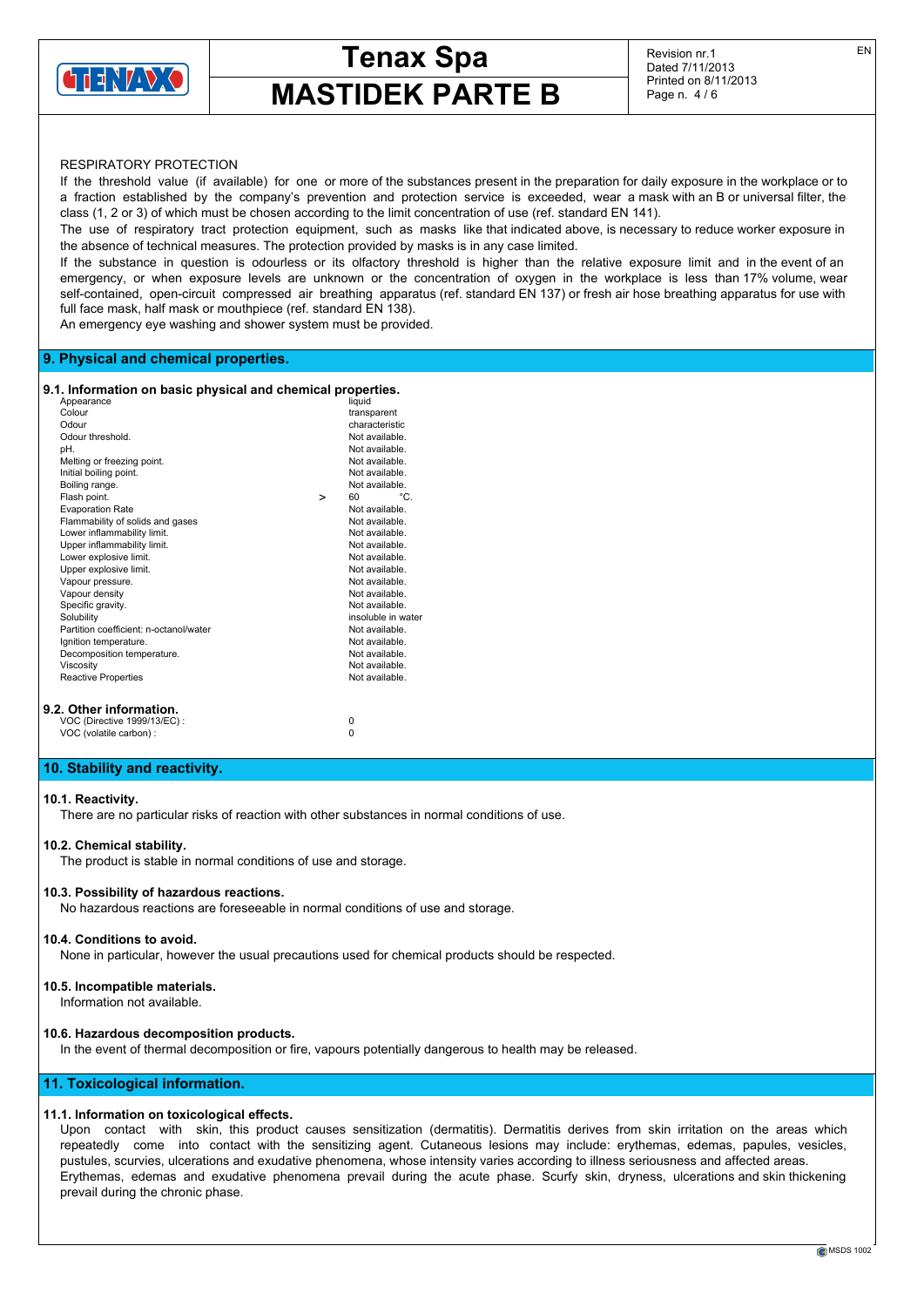

Information not available.

### **12. Ecological information.**

Use this product according to good working practices. Avoid littering. Inform the competent authorities, should the product reach waterways or sewers or contaminate soil or vegetation.

### **12.1. Toxicity.**

Information not available.

# **12.2. Persistence and degradability.**

Information not available.

### **12.3. Bioaccumulative potential.** Information not available.

**12.4. Mobility in soil.** Information not available.

### **12.5. Results of PBT and vPvB assessment.** Information not available.

# **12.6. Other adverse effects.**

Information not available.

### **13. Disposal considerations.**

## **13.1. Waste treatment methods.**

Reuse, when possible. Product residues should be considered special hazardous waste. The hazard level of waste containing this product should be evaluated according to applicable regulations.

Disposal must be performed through an authorised waste management firm, in compliance with national and local regulations. CONTAMINATED PACKAGING

Contaminated packaging must be recovered or disposed of in compliance with national waste management regulations.

## **14. Transport information.**

The product is not dangerous under current provisions of the Code of International Carriage of Dangerous Goods by Road (ADR) and by Rail (RID), of the International Maritime Dangerous Goods Code (IMDG), and of the International Air Transport Association (IATA) regulations.

### **15. Regulatory information.**

### **15.1. Safety, health and environmental regulations/legislation specific for the substance or mixture.**

| Seveso category.                                                                                                |   | None. |  |  |  |
|-----------------------------------------------------------------------------------------------------------------|---|-------|--|--|--|
| Restrictions relating to the product or contained substances pursuant to Annex XVII to EC Regulation 1907/2006. |   |       |  |  |  |
| Product.<br>Point.                                                                                              | 3 |       |  |  |  |
| Substances in Candidate List (Art. 59 REACH).                                                                   |   |       |  |  |  |
| None.                                                                                                           |   |       |  |  |  |
| Substances subject to authorisarion (Annex XIV REACH).                                                          |   |       |  |  |  |
| None.                                                                                                           |   |       |  |  |  |
|                                                                                                                 |   |       |  |  |  |
| Healthcare controls.                                                                                            |   |       |  |  |  |

Workers exposed to this chemical agent must not undergo health checks, provided that available risk-assessment data prove that the risks related to the workers' health and safety are modest and that the 98/24/EC directive is respected.

**15.2. Chemical safety assessment.**